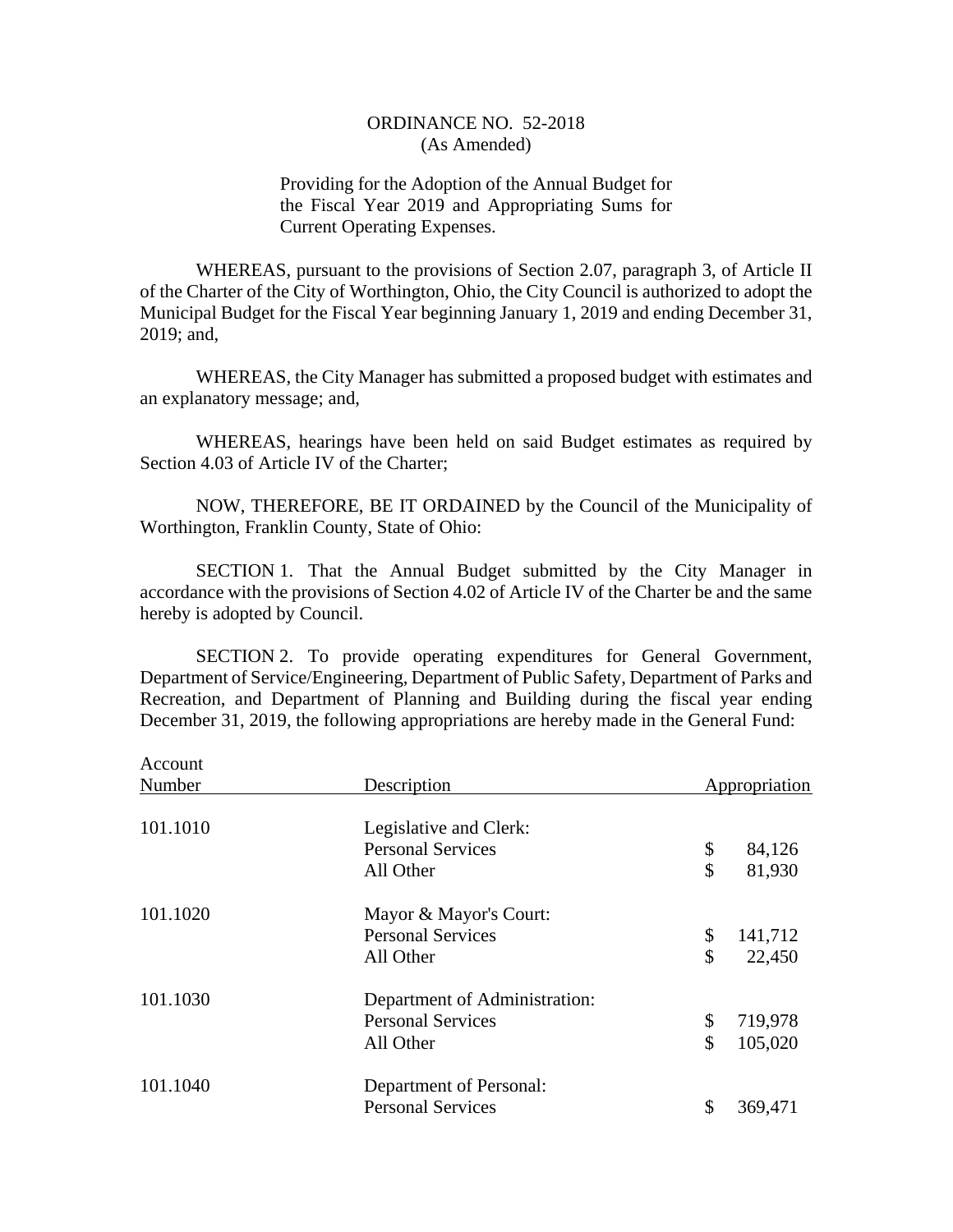|                                                 | ORDINANCE NO. 52-2018<br>(As Amended)                                          |                     |                        |
|-------------------------------------------------|--------------------------------------------------------------------------------|---------------------|------------------------|
|                                                 | All Other                                                                      | \$                  | 39,135                 |
| 101.1050                                        | Department of Finance:<br><b>Personal Services</b><br>All Other                | \$                  | 508,846<br>\$1,232,720 |
| 101.1060                                        | Department of Law:<br><b>Personal Services</b><br>All Other                    | \$<br>$\mathcal{S}$ | 295,063<br>215,750     |
| 101.1070                                        | Economic Development:<br><b>Personal Services</b><br>All Other                 | \$<br>\$            | 148,011<br>216,218     |
| 101.1080                                        | <b>Legal Advertising</b>                                                       | \$                  | 5,000                  |
| 101.1090                                        | <b>County Auditor Deductions</b>                                               | \$                  | 96,200                 |
| 101.1100                                        | <b>Board of Health</b>                                                         | \$                  | 66,200                 |
| 101.1110                                        | Transfers                                                                      | \$                  | 765,000                |
| 101.1120                                        | <b>Contractual Services/Refuse</b>                                             | \$                  | 1,022,000              |
| 101.1140                                        | <b>Special Group Activities</b>                                                | \$                  | 121,250                |
| 101.1150                                        | <b>Contingency Account</b>                                                     | \$                  | 50,000                 |
| 101.1160                                        | Department of Information Technology:<br><b>Personal Services</b><br>All Other | \$<br>\$            | 505,810<br>141,234     |
| 101.1170                                        | Lodging Tax                                                                    | \$                  | 20,000                 |
| 101.1180                                        | <b>Cultural Arts Center</b>                                                    | \$                  | 252,500                |
| 101.1190                                        | Kilbourne Memorial Library<br><b>Total General Government</b>                  | \$                  | 17,500<br>\$7,243,124  |
| <b>Department of Safety: Division of Police</b> |                                                                                |                     |                        |
| 101.2010                                        | Administration:<br><b>Personal Services</b><br>All Other                       | \$<br>\$            | 184,417<br>95,100      |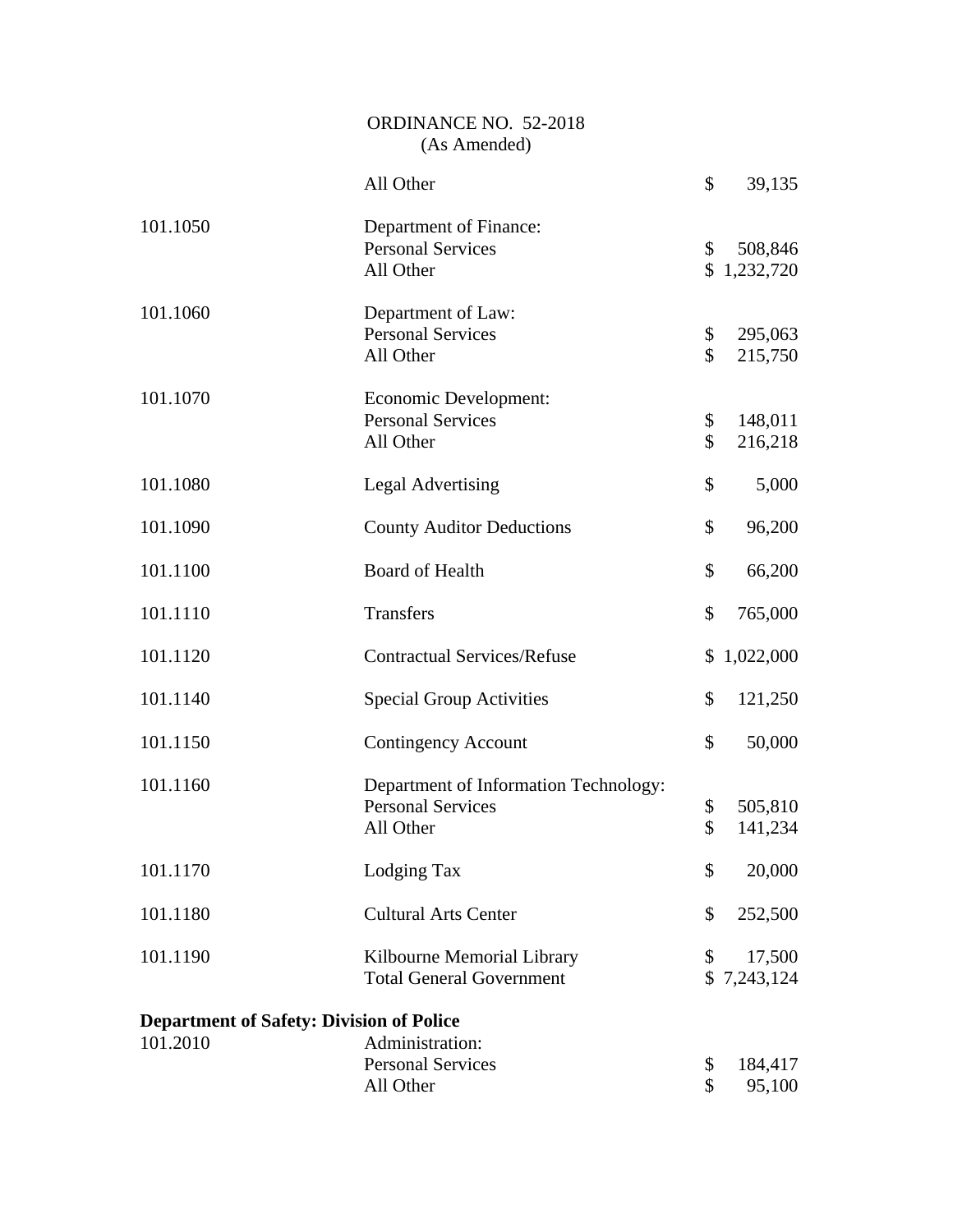|                                                | ORDINANCE NO. 52-2018<br>(As Amended)                              |                                        |
|------------------------------------------------|--------------------------------------------------------------------|----------------------------------------|
| 101.2020                                       | <b>Community Service:</b><br><b>Personal Services</b><br>All Other | \$<br>\$3,433,728<br>26,455            |
| 101.2030                                       | <b>Support Service:</b><br><b>Personal Services</b><br>All Other   | \$2,427,926<br>$\mathbb{S}$<br>240,725 |
|                                                | <b>Total Division of Police</b>                                    | \$6,408,351                            |
| <b>Department of Service &amp; Engineering</b> |                                                                    |                                        |
| 101.3010                                       | Administration:                                                    |                                        |
|                                                | <b>Personal Services</b>                                           | \$<br>913,039                          |
|                                                | All Other                                                          | \$<br>291,219                          |
| 101.3040                                       | Buildings & Structures Maint:                                      |                                        |
|                                                | <b>Personal Services</b>                                           | \$<br>297,365                          |
|                                                | All Other                                                          | \$<br>182,200                          |
| 101.3050                                       | Grounds Maintenance:                                               |                                        |
|                                                | <b>Personal Services</b>                                           | \$<br>516,716                          |
|                                                | All Other                                                          | \$<br>298,600                          |
| 101.3060                                       | Sanitation                                                         | \$<br>26,200                           |
| 101.3070                                       | <b>Fleet Maintenance:</b>                                          |                                        |
|                                                | <b>Personal Services</b>                                           | \$<br>145,189                          |
|                                                | All Other                                                          | \$<br>158,000                          |
|                                                | Total Department of Service & Engineering                          | \$2,828,529                            |
| <b>Department of Parks &amp; Recreation</b>    |                                                                    |                                        |
| 101.4010                                       | Administration:                                                    |                                        |
|                                                | <b>Personal Services</b>                                           | \$<br>217,933                          |
|                                                | All Other                                                          | \$<br>59,600                           |
| 101.4020                                       | Parks Maintenance:                                                 |                                        |
|                                                | <b>Personal Services</b>                                           | \$<br>920,516                          |
|                                                | All Other                                                          | \$<br>286,801                          |
| 101.4030                                       | <b>Community Center Programs:</b>                                  |                                        |
|                                                | <b>Personal Services</b>                                           | \$<br>1,954,492                        |
|                                                | All Other                                                          | \$<br>922,530                          |
|                                                |                                                                    |                                        |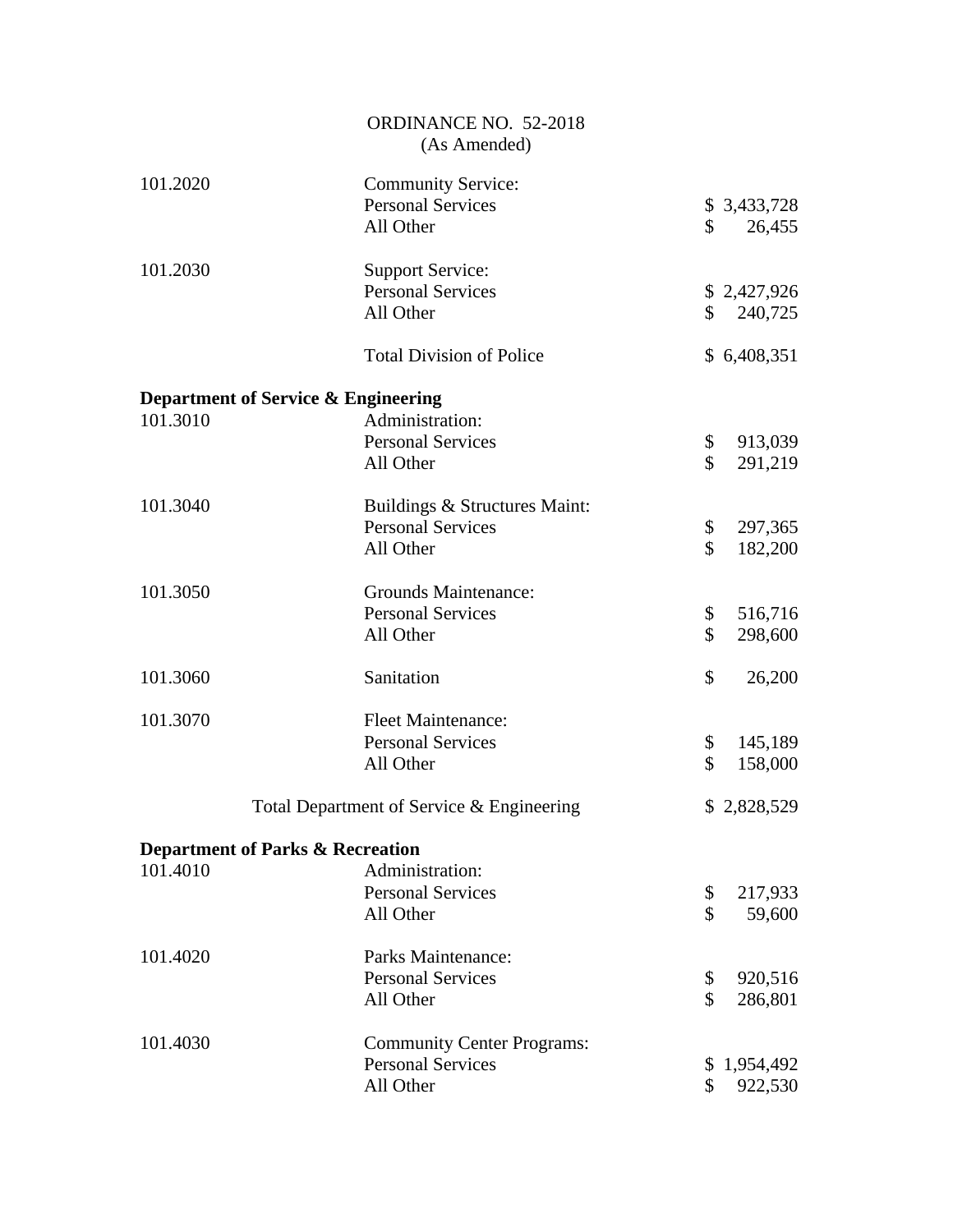|          | <b>TOTAL GENERAL FUND (101)</b>                                  | \$30,130,576                   |
|----------|------------------------------------------------------------------|--------------------------------|
|          | <b>Total Division of Fire</b>                                    | \$6,965,743                    |
| 101.6080 | Training & Prevention<br><b>Personal Services</b><br>All Other   | \$<br>163,180<br>\$<br>86,950  |
|          | All Other                                                        | $\mathbb{S}^-$<br>354,779      |
| 101.6070 | Operations:<br><b>Personal Services</b>                          | \$5,957,558                    |
|          | <b>Personal Services</b><br>All Other                            | \$<br>225,675<br>\$<br>177,600 |
| 101.6060 | <b>Department of Safety: Division of Fire</b><br>Administration: |                                |
|          | Total Department of Planning & Building                          | \$<br>812,191                  |
| 101.5010 | Planning & Building:<br><b>Personal Services</b><br>All Other    | \$<br>656,378<br>\$<br>155,813 |
|          | Department of Planning & Building                                |                                |
|          | Total Department of Parks & Recreation                           | \$5,872,638                    |
|          | Senior Center Programs:<br><b>Personal Services</b><br>All Other | \$<br>496,117<br>\$<br>83,782  |
| 101.4050 | All Other                                                        | \$<br>294,810                  |
| 101.4040 | <b>Recreation Programs:</b><br><b>Personal Services</b>          | \$<br>636,056                  |
|          | ORDINANCE NO. 52-2018<br>(As Amended)                            |                                |

SECTION 3. To provide operating expenditures for the Street Maintenance and Repair Fund during the fiscal year ending December 31, 2019, the following appropriations are hereby made in the Street Maintenance and Repair Fund:

| 202.2050 | Administration:<br><b>Personal Services</b><br>All Other            | 336,821 |
|----------|---------------------------------------------------------------------|---------|
| 202.2060 | <b>Street Maintenance, Construction</b><br><b>Personal Services</b> | 257,896 |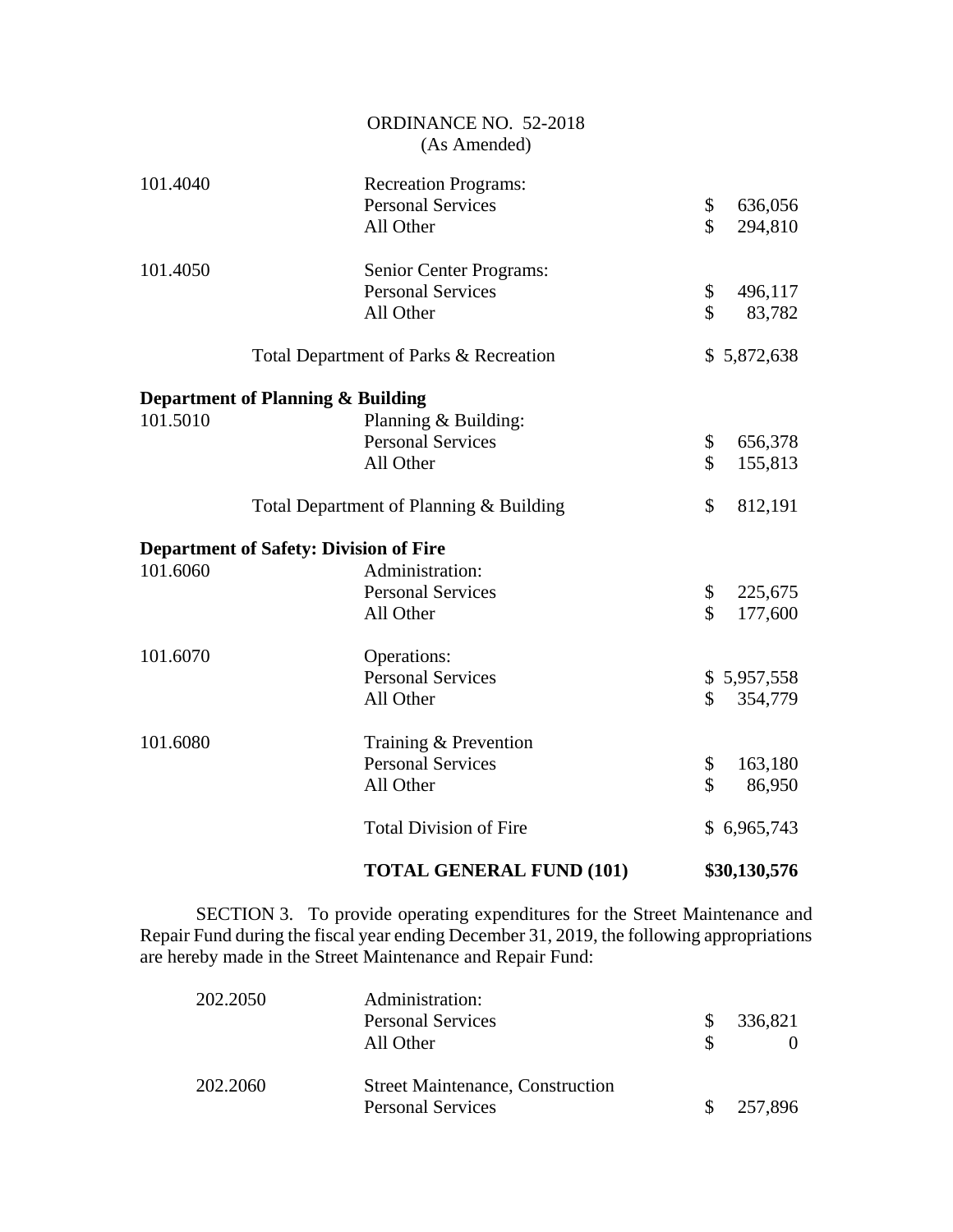|          | Total Street Maintenance & Repair Fund (202) | \$<br>916,272 |
|----------|----------------------------------------------|---------------|
|          | All Other                                    | \$<br>98,850  |
|          | <b>Personal Services</b>                     | \$<br>120,055 |
| 202.2090 | <b>Traffic Control Systems:</b>              |               |
| 202.2080 | <b>Street Drainage</b>                       | \$<br>5,000   |
|          | All Other                                    | \$<br>97,650  |
|          | ORDINANCE NO. 52-2018<br>(As Amended)        |               |

SECTION 4. To provide operating expenditures for the State Highway Fund during the fiscal year ending December 31, 2019, the following appropriations are hereby made in the State Highway Fund:

|          | <b>Total State Highway Fund</b>       | 147,721           |
|----------|---------------------------------------|-------------------|
|          | <b>Personal Services</b><br>All Other | 112,721<br>35,000 |
| 203.0010 | State Highway Improvement:            |                   |

SECTION 5. To provide operating expenditures for the Water Distribution Fund for the fiscal year ending December 31, 2019, the following appropriations are hereby made in the Water Distribution Fund:

|          | <b>Total Water Distribution</b><br>Fund | 118,772 |
|----------|-----------------------------------------|---------|
|          | All Other                               | 62,500  |
|          | <b>Personal Services</b>                | 56,272  |
| 204.6010 | Maintenance & Repair:                   |         |

SECTION 6. To provide operating expenditures for the Sanitary Sewer Fund during the fiscal year ending December 31, 2019, the following appropriations are hereby made in the Sanitary Sewer Fund:

|          | <b>Total Sanitary Sewer Fund</b>      | 82,272           |
|----------|---------------------------------------|------------------|
|          | <b>Personal Services</b><br>All Other | 59.272<br>23,000 |
| 205.7010 | Maintenance & Repair:                 |                  |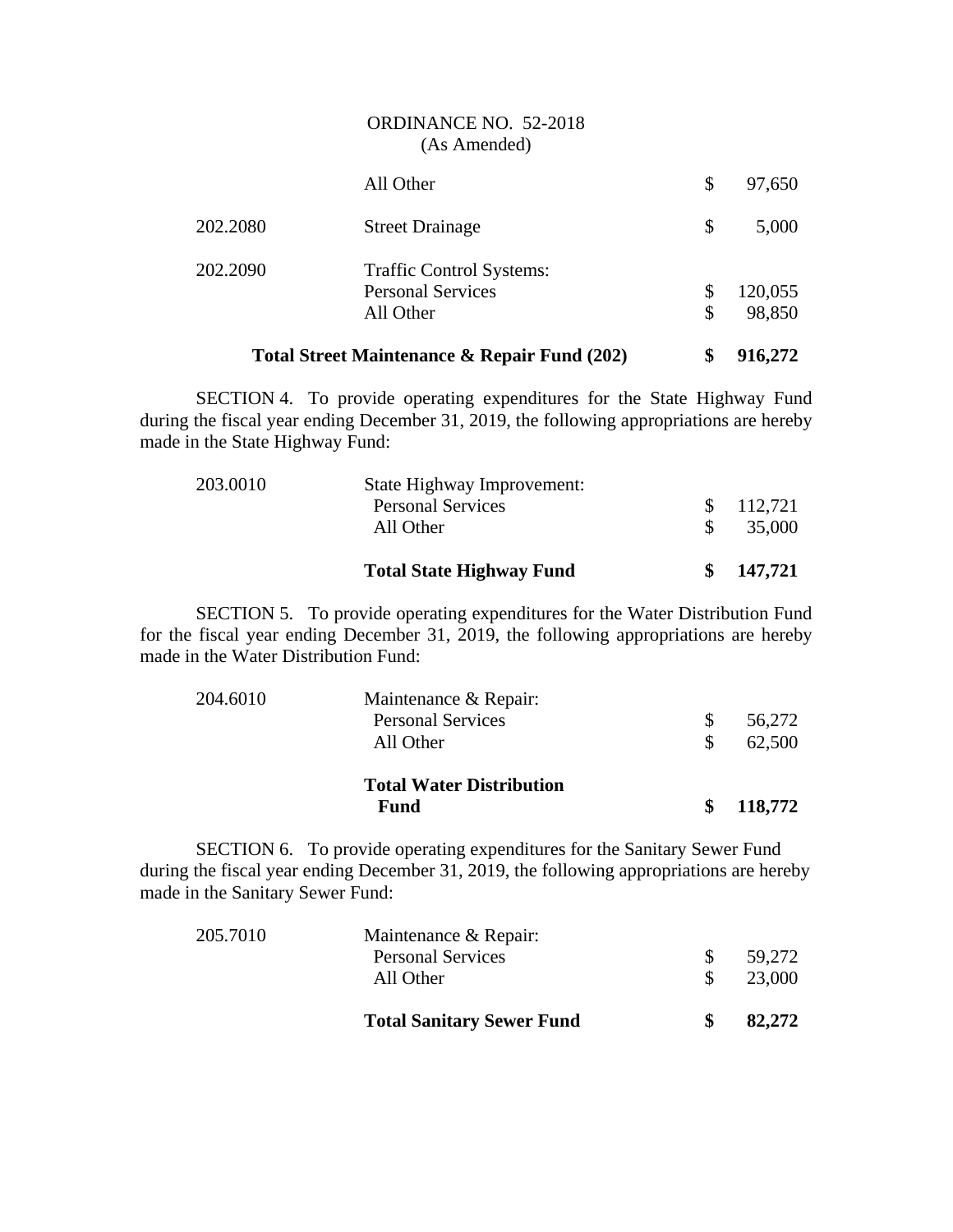SECTION 7. To provide operating expenditures for the Police Pension Fund during the fiscal year ending December 31, 2019, the following appropriations are hereby made in the Police Pension Fund:

| 212.1212 | <b>Personal Services</b>         |    | 680,000 |
|----------|----------------------------------|----|---------|
|          | <b>Total Police Pension Fund</b> | S. | 680,000 |

SECTION 8. To provide operating expenditures for the Law Enforcement Trust Fund during the fiscal year ending December 31, 2019, the following appropriations are hereby made in the Law Enforcement Trust Fund:

| 214.1414 | Law Enforcement Trust |  | 12,500 |
|----------|-----------------------|--|--------|
|----------|-----------------------|--|--------|

SECTION 9. To provide operating expenditures for the MMVLT Fund during the fiscal year ending December 31, 2019, the following appropriations are hereby made in the MMVLT Fund:

| 215.8150<br><b>Contractual Services</b> | \$150,000 |  |
|-----------------------------------------|-----------|--|
|-----------------------------------------|-----------|--|

SECTION 10. To provide operating expenditures for the Enforcement and Education Fund during the fiscal year ending December 31, 2019, the following appropriations are hereby made in the Enforcement and Education Fund:

| 216.1616 | <b>Education Supplies</b> |  | 3,500 |
|----------|---------------------------|--|-------|
|----------|---------------------------|--|-------|

SECTION 11. To provide operating expenditures for the Court Clerk Computer Fund during the fiscal year ending December 31, 2019, the following appropriations are hereby made in the Court Clerk Computer Fund:

| 218.1818 | <b>Computer Supplies</b> | 51,900 |
|----------|--------------------------|--------|
|----------|--------------------------|--------|

SECTION 12. To provide operating expenditures for the Economic Development Fund during the fiscal year ending December 31, 2019, the following appropriations are hereby made in the Economic Development Fund:

219.1919 Development Efforts \$ 463,000

SECTION 13. To provide operating expenditures for the Law Enforcement Continuing Education Fund during the fiscal year ending December 31, 2019, the following appropriations are hereby made in the Law Enforcement Continuing Education Fund:

| 221.2121 | Law Enforcement CED |  | 20,000 |
|----------|---------------------|--|--------|
|----------|---------------------|--|--------|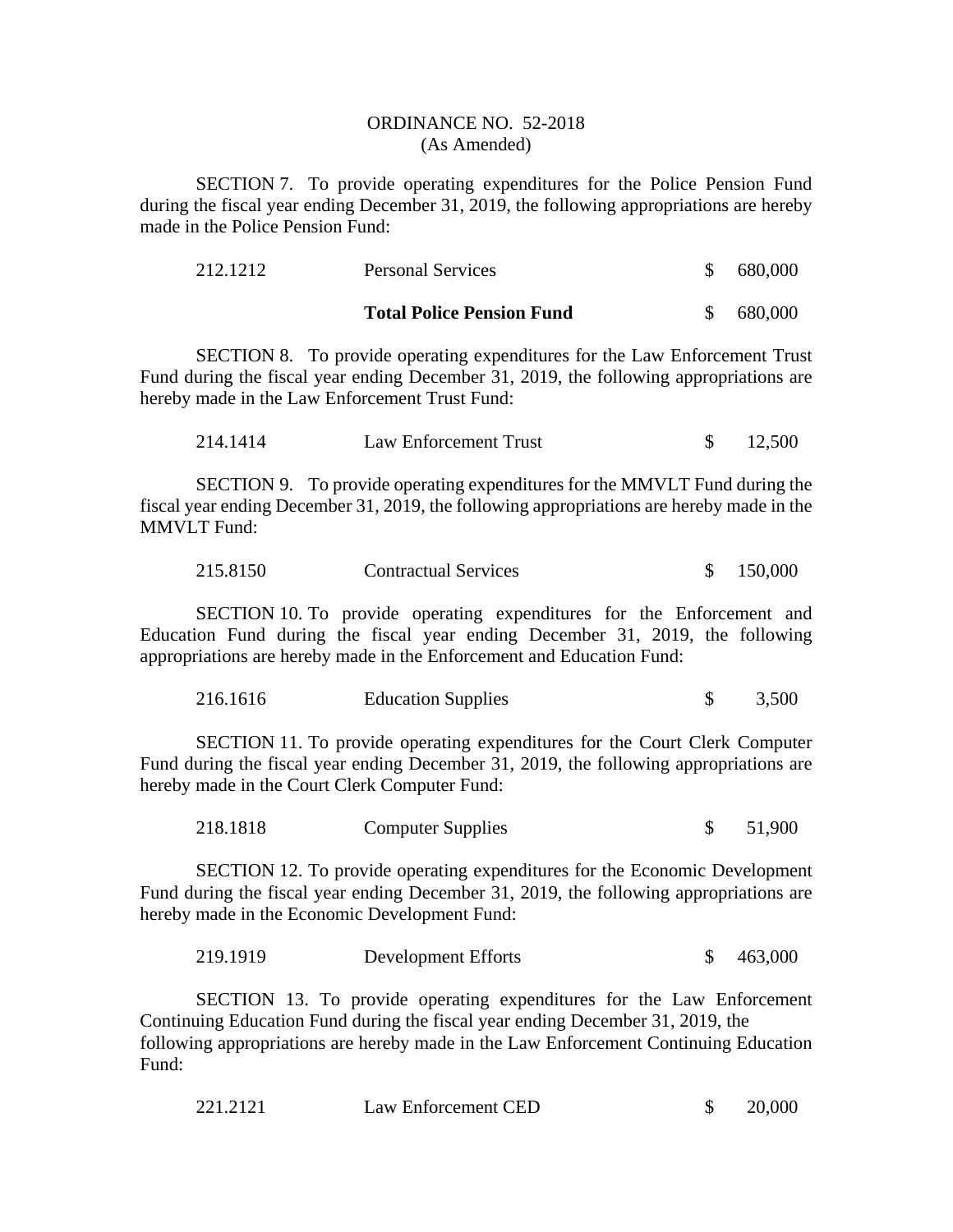SECTION 14. To provide operating expenditures for the various Revolving Funds during the fiscal year ending December 31, 2019, the following appropriations are hereby made in the Revolving Funds:

|                   | <b>Total Revolving Funds</b>          | \$495,000                       |
|-------------------|---------------------------------------|---------------------------------|
| 825.2525          | <b>Accrued Acreage Fees</b>           | \$<br>20,000                    |
|                   | <b>Personal Services</b><br>All Other | \$<br>$\theta$<br>\$<br>475,000 |
| 224.2424          | Parks & Recreation:                   |                                 |
| Account<br>Number | Description                           | Appropriation                   |

SECTION 15. To provide operating expenditures for the Special Parks Fund during the fiscal year ending December 31, 2019, the following appropriations are hereby made in the Special Parks Fund:

| 229.4010 | Capital Expenditures |  |
|----------|----------------------|--|
|----------|----------------------|--|

SECTION 16. To provide operating expenditures for the Capital Improvements Fund during the fiscal year ending December 31, 2019, the following appropriations are hereby made in the Capital Improvements Fund:

| 308.8110 | Capital Expenditures | \$2,051,463 |
|----------|----------------------|-------------|
|----------|----------------------|-------------|

SECTION 17. To provide operating expenditures for the General Bond Retirement Fund during the fiscal year ending December 31, 2019, the following appropriations are hereby made in the General Bond Retirement Fund:

| 409.9010<br>Debt Service | \$1,403,000 |
|--------------------------|-------------|
|--------------------------|-------------|

SECTION 18. To provide operating expenditures for the O.B.B.S. Fund during the fiscal year ending December 31, 2019, the following appropriations are hereby made in the O.B.B.S. Fund:

830.3333 O.B.B.S. Surcharge \$ 7,500

SECTION 19. To provide operating expenditures for the TIF/CRA Funds during the fiscal year ending December 31, 2019, the following appropriations are hereby made in the TIF/CRA Funds: